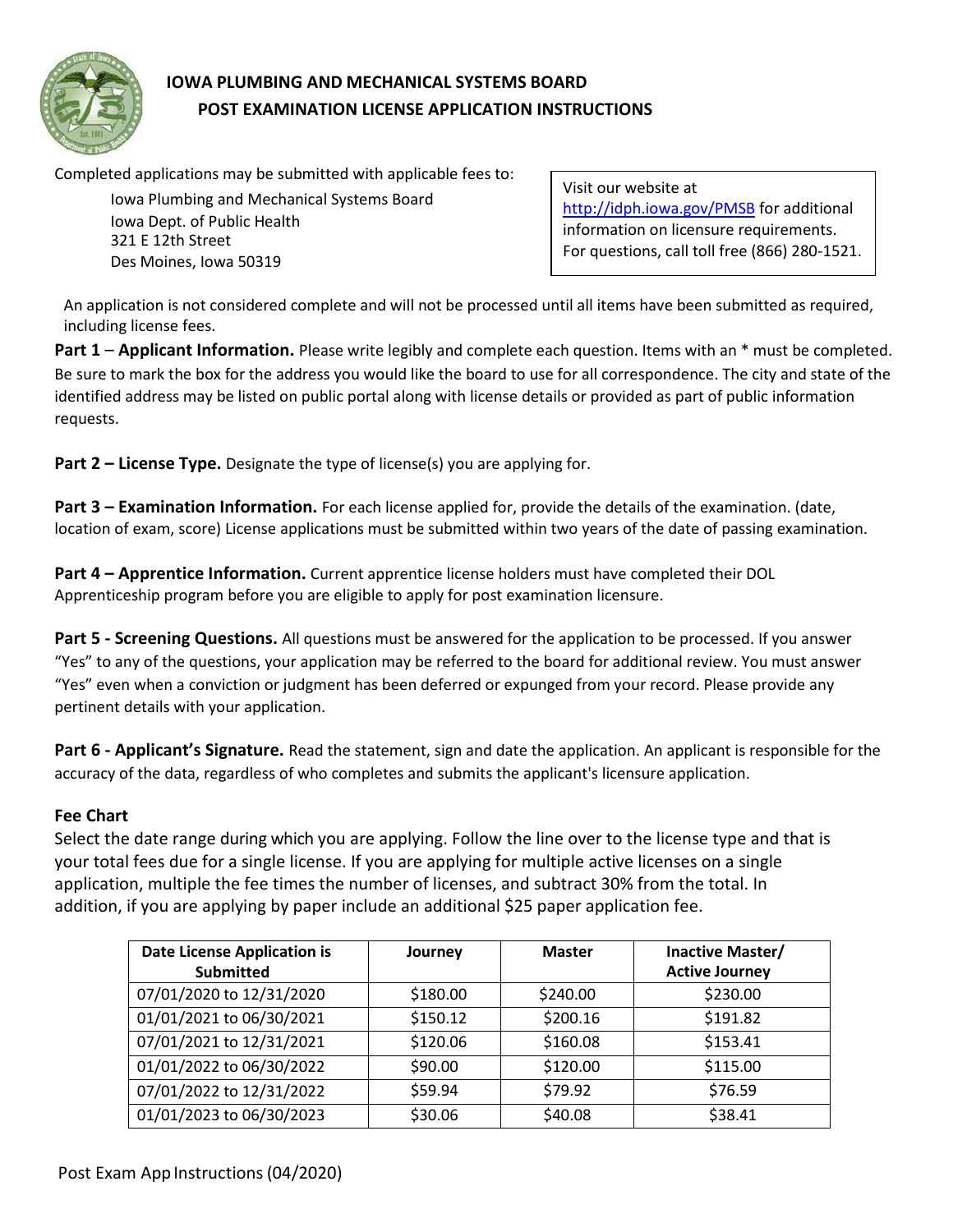

## **Iowa Plumbing & Mechanical Systems Board Post Examination Application for Licensure**

SUBMIT COMPLETED APPLICATIONS WITH PAYMENT TO: Iowa Plumbing & Mechanical Systems Board

321 E 12th Street

Des Moines, IA 50319

## **Part 1 – Applicant Information –All items with an \* must be completed.**

| Name (First, MI, Last)*                                                                                                                                                                                     |                       |         | Telephone*(            |                          |
|-------------------------------------------------------------------------------------------------------------------------------------------------------------------------------------------------------------|-----------------------|---------|------------------------|--------------------------|
| Personal Mailing Address*                                                                                                                                                                                   |                       |         | E-mail Address         |                          |
| City*                                                                                                                                                                                                       | State*                | County* |                        | Zip Code*                |
| <b>Business Name</b>                                                                                                                                                                                        |                       |         | Telephone (            |                          |
| <b>Business Address</b>                                                                                                                                                                                     |                       |         |                        |                          |
| <b>Business City</b>                                                                                                                                                                                        | <b>Business State</b> |         | <b>Business County</b> | <b>Business Zip Code</b> |
| Please check which address to send correspondence: Personal $\Box$ Business $\Box$<br>**The situ sund state of this nable as percepted a listed are public partyle assume algebra with your lisenes details |                       |         |                        |                          |

*\*\*The city and state of this address may be listed on public portal search along with your license details.*

**Privacy Act Notice:** Disclosure of your Social Security Number is required by 42 U.S.C. § 666(a)(13), Iowa Code §252J.8(1), §261.126(1), and §272D.8(1). The number will be used in connection with the collection of child support obligations, college student loan obligations, and debts owed to the state of Iowa, and as an internal means to accurately identify licensees, and may also be shared with taxing authorities as allowed by law including Iowa Code § 421.18.

| Social Security Number * | Date of Birth * |
|--------------------------|-----------------|
|                          |                 |

### **Part 2 – License Type**

| Designate Type of License* |                                             |                      |
|----------------------------|---------------------------------------------|----------------------|
| $\Box$ Journeyperson       | $\Box$ Active Journeyperson/Inactive Master | $\square$ Master     |
| $\Box$ Plumbing            | $\Box$ Plumbing                             | $\Box$ Plumbing      |
| $\Box$ Hydronics           | $\Box$ Hydronics                            | $\Box$ Hydronics     |
| $\square$ Sheet Metal      | $\Box$ HVAC/R                               | $\Box$ HVAC/R        |
| $\Box$ HVAC/R              | $\square$ Mechanical                        | $\square$ Mechanical |
| $\square$ Mechanical       |                                             |                      |

### **Part 3 - Exam Information:** Note – Applications must be submitted **within two years** of passing score to be valid.

|                           | <b>1st Passed Examination</b> |                           | <b>2nd Passed Examination</b> |
|---------------------------|-------------------------------|---------------------------|-------------------------------|
| <b>Examination Trade:</b> |                               | <b>Examination Trade:</b> |                               |
| Date of Examination:      | % Score:                      | Date of Examination:      | % Score:                      |
| Location of Examination:  |                               | Location of Examination:  |                               |
|                           |                               |                           |                               |
|                           | <b>3rd Passed Examination</b> |                           | <b>4th Passed Examination</b> |
| <b>Examination Trade:</b> |                               | <b>Examination Trade:</b> |                               |
| Date of Examination:      | % Score:                      | Date of Examination:      | % Score:                      |

Location of Examination: Location of Examination:

## **Part 4 – Apprentice Completion Certificate Information**

## **\*For Journey Applicants completing an Apprenticeship:**

| Apprentice Identification Number* | Apprenticeship Start Date*                  | Apprenticeship Completion Date* |
|-----------------------------------|---------------------------------------------|---------------------------------|
| Sponsor Name*                     | Sponsor Department of Labor Program Number* |                                 |